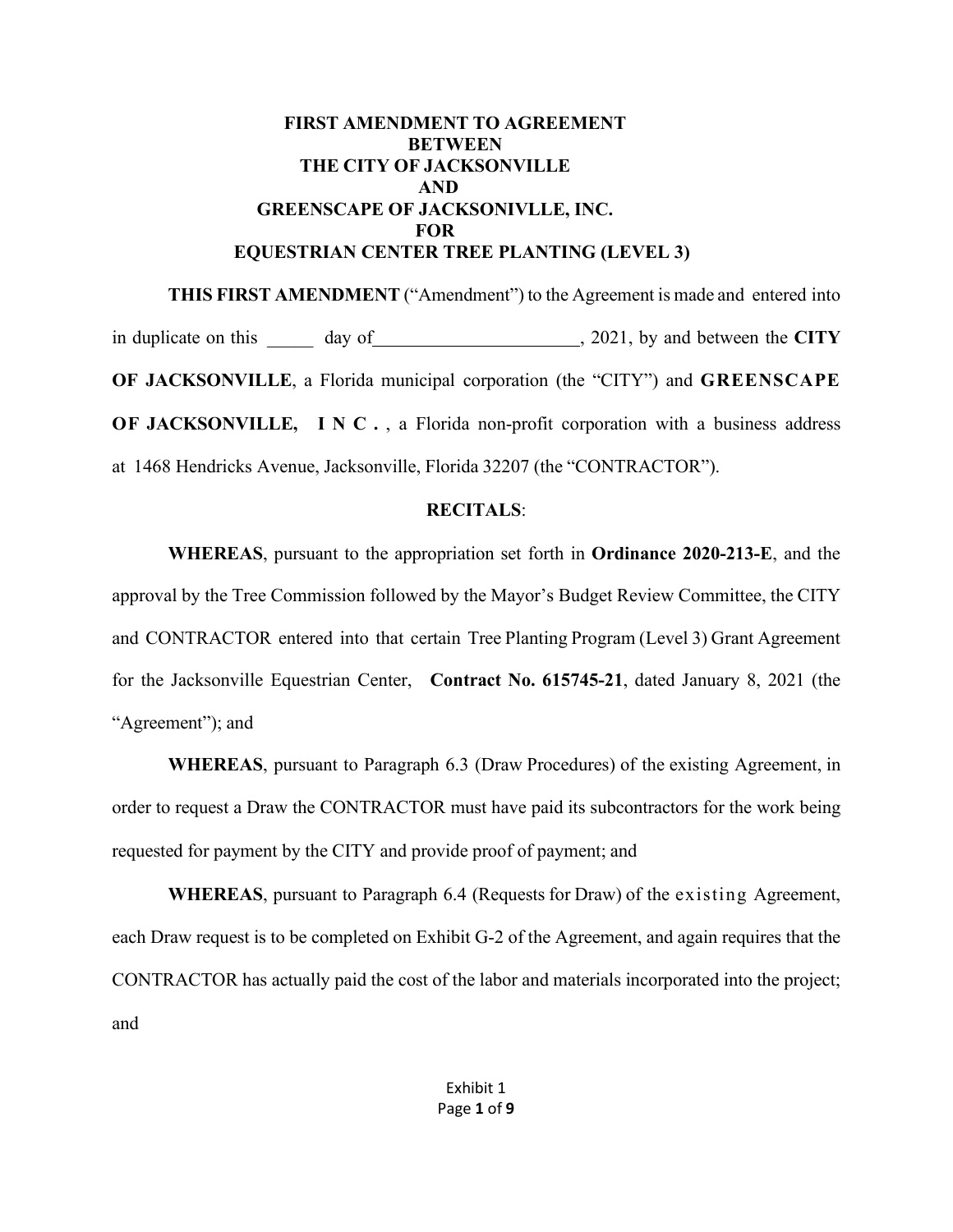**WHEREAS**, the CITY desires to amend the Agreement, in order to allow Draws to be requested and made based on a "work performed and invoiced" basis; and

**WHEREAS**, the CITY and the CONTRACTOR have negotiated mutually satisfactory terms for the execution of this Agreement; and

**WHEREAS**, this Amendment is necessary and appropriate to effectuate the tasks provided for in the Agreement; now therefore

**IN CONSIDERATION** of the premises and mutual covenants and agreements hereinafter contained, the parties agree as follows:

1. The above-stated Recitals are accurate, true and correct and are incorporated herein and made a part hereof by this reference.

2. Capitalized terms used but not defined herein shall have the meanings given them in the Agreement.

3. Paragraph 2.1 (Project Funds) shall be amended to strike the word "reimbursement" in insert in lieu thereof "work performed and invoiced".

4. Paragraph 6.3 of the Agreement is deleted in its entirety and shall be replaced as follows:

"6.3 Draw Procedures. All Draws shall be made from time to time upon written application of the Contractor pursuant to a Draw request (each, a "*Draw Request*"). The Contractor shall submit Draw Requests to the City in accordance with the Approved Draw Schedule attached hereto as **Exhibit G-1**, covering work performed since the prior Draw Request. By submitting a Draw Request, the Contractor warrants to the City that:

(a) the work performed and the materials supplied as of the date thereof are in accordance with the Construction Documents and this Agreement,

(b) the work and materials for which payment is requested have been physically incorporated into the Project Scope,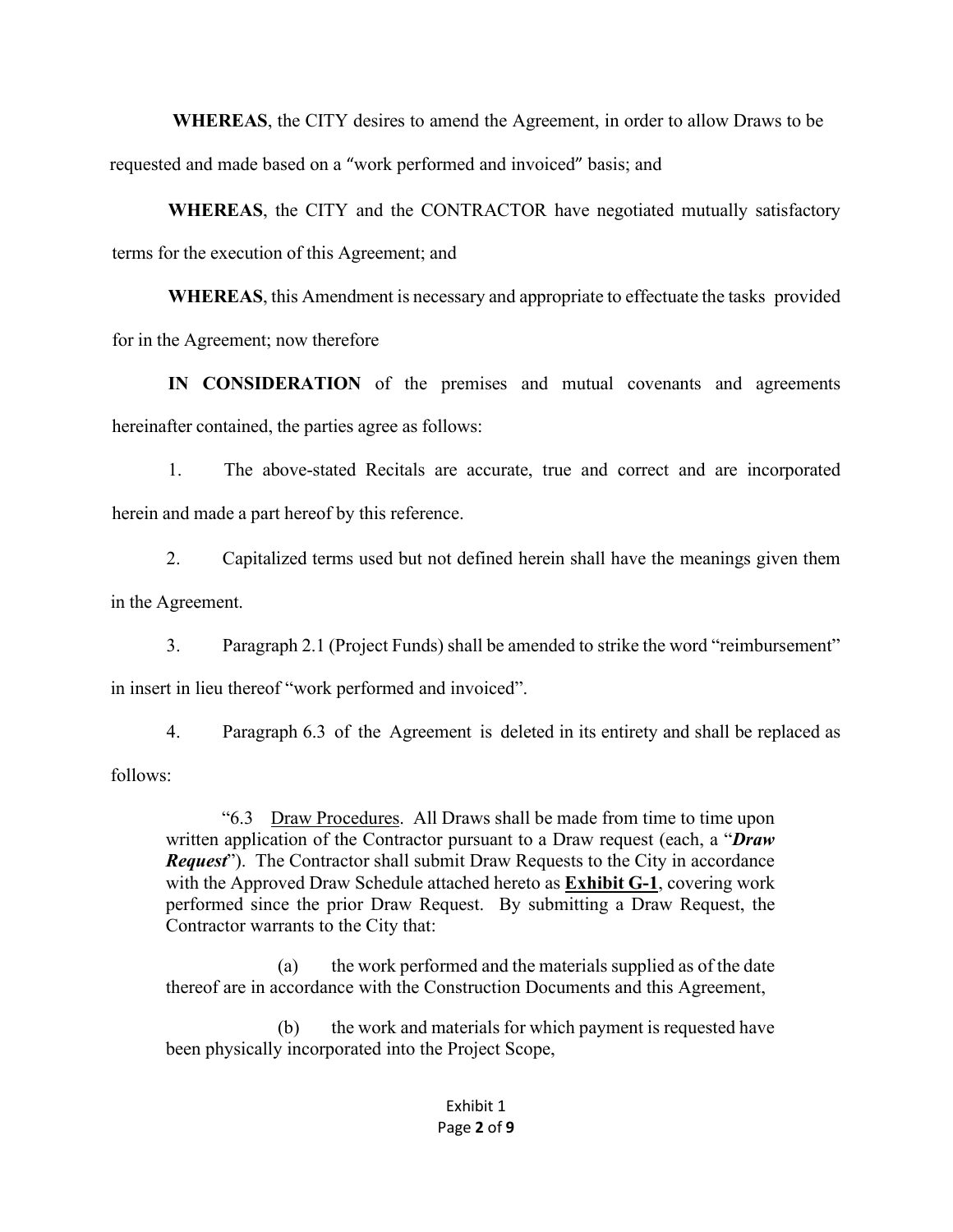(c) the value is as stated,

(d) the work and materials conform with all applicable rules and regulations of the public authorities having jurisdiction,

(e) the items described in the Draw Request have been invoiced to the Contractor by those providing the labor or materials, and the invoices, receipts and other documents required by the City are provided as evidence that the costs and expenses were actually incurred by the Contractor,

(f) evidence in the form of receipts, cancelled checks, and other documents required by the City shall be included with Draw Requests showing that the *previous* progress payment, if any, has been applied to pay in full its obligations incurred for the Work covered by the prior Draw Request,

(g) such Draw Request is consistent with this Agreement, and

(h) no Event of Default or event which, with the giving of notice or the passage of time, or both, would constitute an Event of Default has occurred and is continuing."

5. Paragraph 6.4 of the Agreement is deleted in its entirety and shall be replaced as follows:

"6.4 Requests for Draw. For each request for a Draw, the Contractor shall submit to the City a completed written Draw request on a copy of the Draw Request Forms attached hereto as **Revised Exhibit G-2**, or on a form that is substantially similar as provided by the Department of Public Works."

6. **Exhibit "G-2"** (Draw Request Form) to the Agreement is deleted in its entirety

and replaced with the attached composite **Revised Exhibit "G-2"** (Draw Request Form, Quantities

for Partial Payment, and Affidavit for Final Payment); and all references in the Agreement to

**Exhibit "G-2"** shall mean and refer to the **Revised Exhibit "G-2"**, **as attached hereto** to this

Amendment and made a part hereof.

7. Ratification of actions. All actions of the parties from the Effective Date through the date of execution of this Amendment are hereby ratified and confirmed in all respects, to the extent such actions are consistent with the terms of the Agreement.

## Exhibit 1 Page **3** of **9**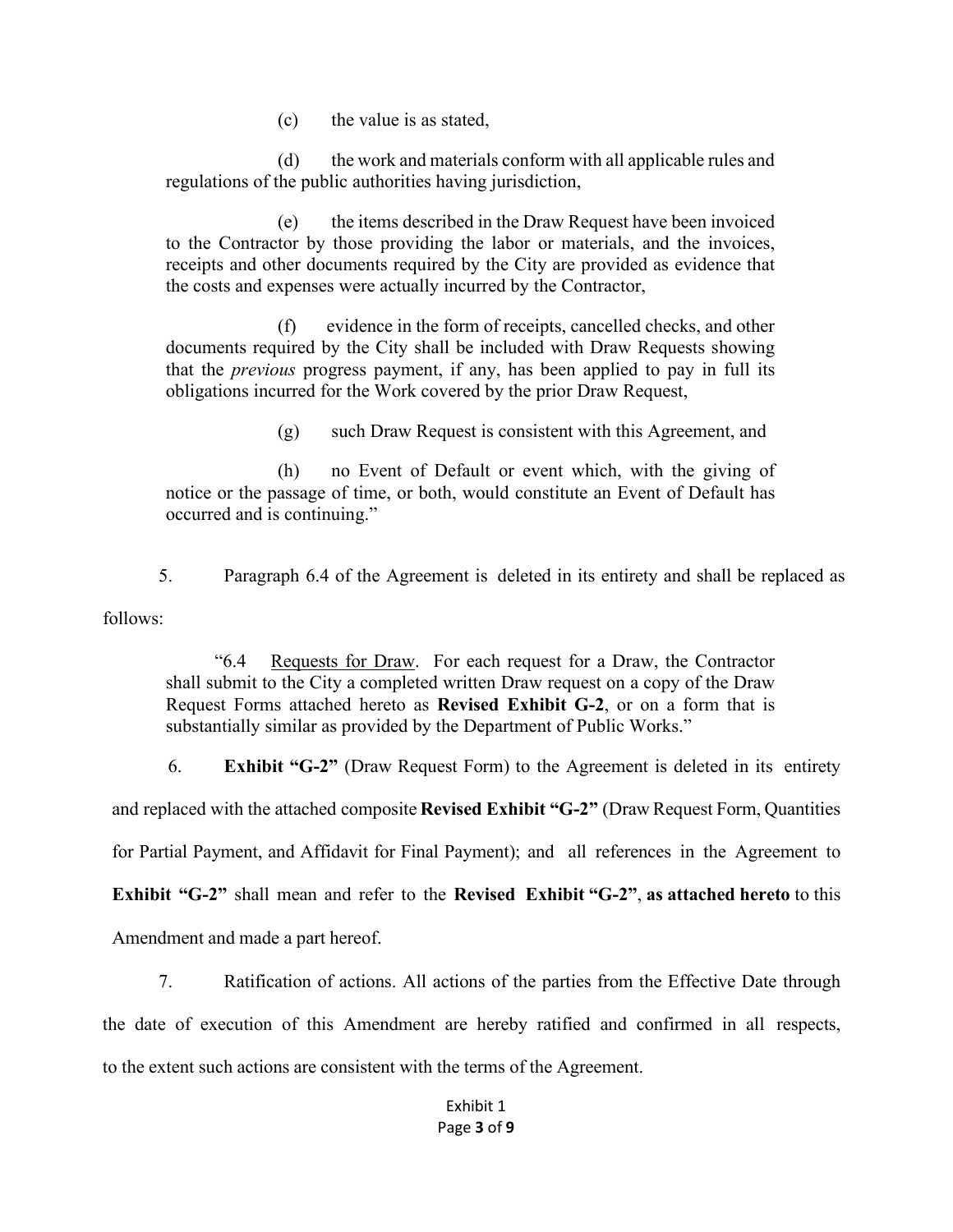8. All other terms of the Agreement except those expressly amended in this Amendment shall remain unchanged and shall continue in full force and effect; and, the Agreement, as amended herein, is hereby ratified and confirmed by the parties and is in full force and effect as of the date of this Amendment.

9. This Amendment may be executed in counterparts, .PDF copies, and/or facsimile signatures, the counterparts of which, when taken together, shall constitute but one entire and original Amendment.

[The remainder of this page is left intentionally blank]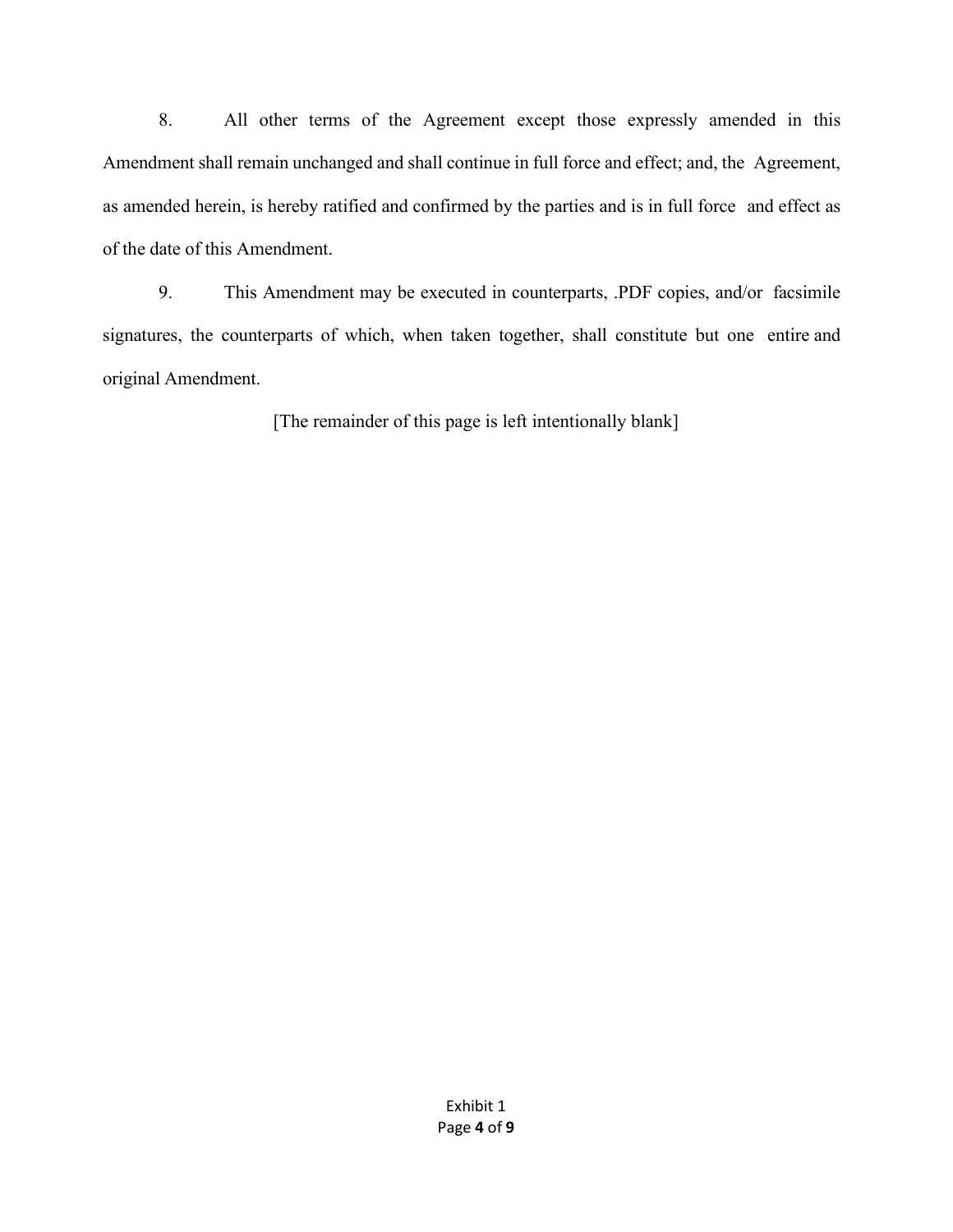# **IN WITNESS WHEREOF**, the parties hereto have executed this

Amendment the day and year first above written.

# **WITNESS: GREENSCAPE OF JACKSONVILLE, INC.**

By: By:

Signature Signature Signature Signature Signature Signature Signature Signature Signature Signature Signature Signature Signature Signature Signature Signature Signature Signature Signature Signature Signature Signature Si

Type/Print Name Type / Print Name

**Name: \_\_\_\_\_\_\_\_**

Title Title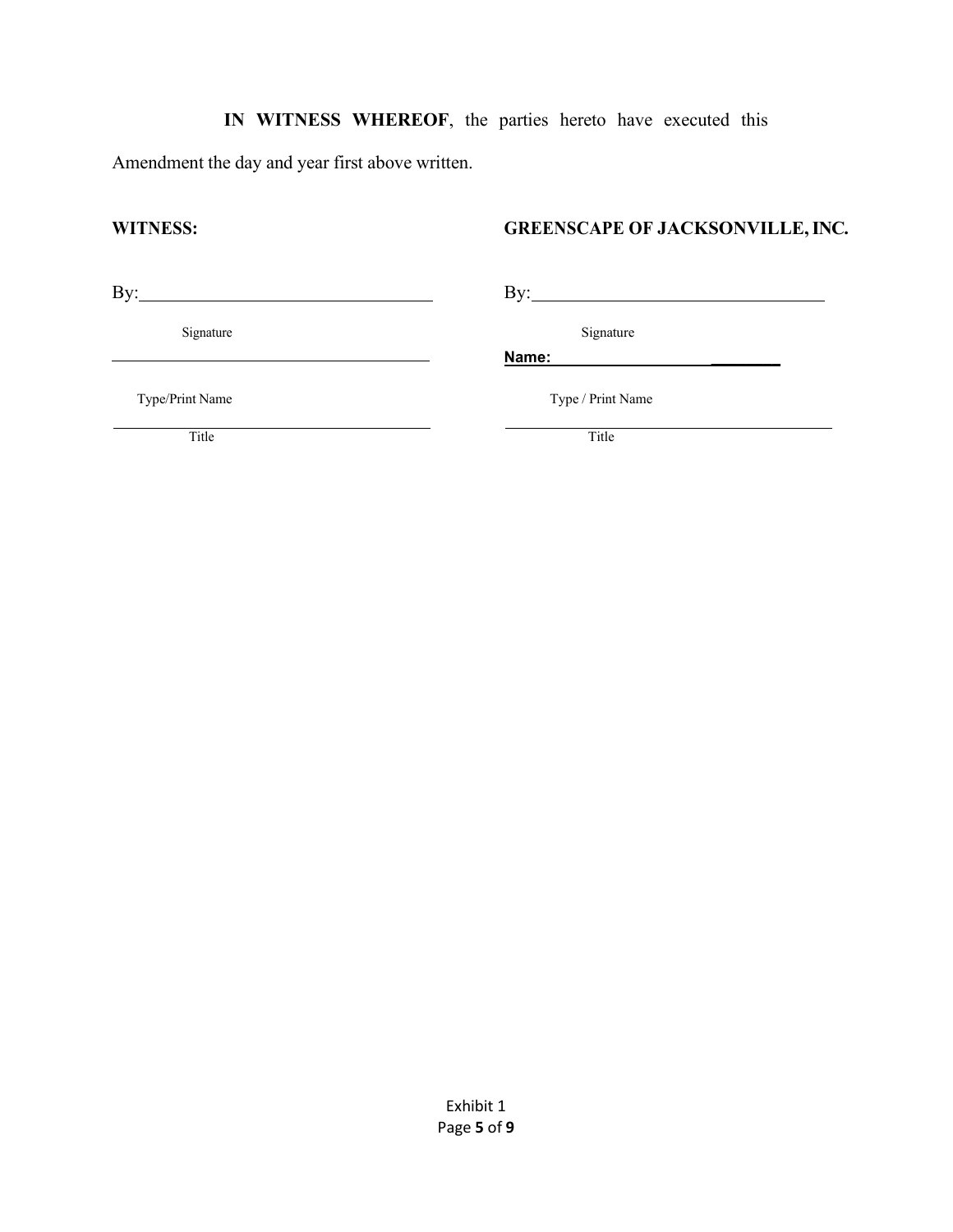# **ATTEST: CITY OF JACKSONVILLE**

By By

Print:

Corporation Secretary

Lenny Curry, Mayor

In accordance with the *Ordinance Code*, of the City of Jacksonville, I do hereby certify that there is an unexpended, unencumbered, and unimpounded balance in the appropriation sufficient to cover the foregoing agreement; and that provision has been made for the payment of monies provided therein to be paid.

> Director of Administration and Finance CITY Contract Number:

Amendment No.:**1**

Form Approved:

Office of General Counsel

*GC-#1435294-v4-Greenscape\_Equestrian\_K\_Amend\_for\_draws.docx*

Exhibit 1 Page **6** of **9**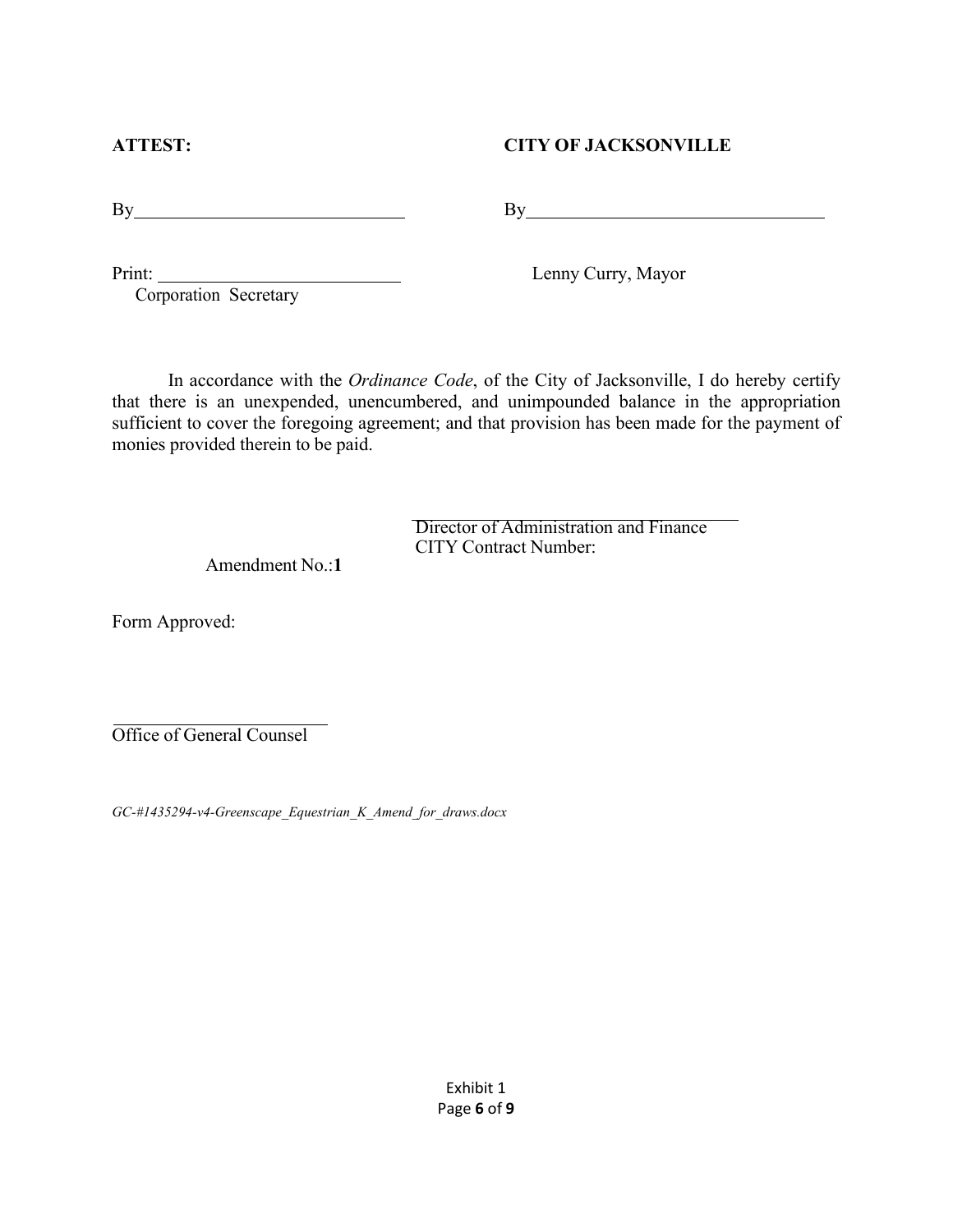## **Exhibit G-2 LEVEL 3 TREE PLANTING PROGRAM**

Greenscape of Jacksonville, Inc. **DRAW REQUEST NO.** 

| <b>PROJECT</b>        | Jacksonville Equestrian Center                                        | CONTRACT/P.O. NO. | 615745-21 |
|-----------------------|-----------------------------------------------------------------------|-------------------|-----------|
|                       | For Work accomplished by the date of                                  |                   |           |
|                       | A. Contract Expenditures and Change Orders:                           |                   |           |
|                       |                                                                       |                   |           |
| 2.                    |                                                                       |                   |           |
| 3.                    | Total Approved Contract Expenditures and Change Orders $(1) + (2)$ \$ |                   |           |
| B. Work Accomplished: |                                                                       |                   |           |
| 4.                    |                                                                       |                   |           |
| 5.                    |                                                                       |                   |           |
| 6.                    |                                                                       |                   |           |
| 7.                    |                                                                       |                   |           |
| 8.                    |                                                                       |                   |           |
| 9.                    |                                                                       |                   |           |

(\*) Retainage subject to conditions set forth in Contract.

## **CONTRACTOR CERTIFICATION**

**Greenscape of Jacksonville, Inc**. certifies that: (1) all items and amounts shown above are correct; (2) all Work performed and materials supplied fully comply with the terms and conditions of the Contract Documents, and the invoices, receipts and other documents required by the City evidencing that the costs and expenses listed above were actually incurred by the Contractor and were expended on and pertain to the Project; (3) evidence in the form of receipts, cancelled checks, and other documents required by the City is included with this Draw Request showing that the *previous* progress payment to the Contractor, if any, has been applied to pay in full its obligations incurred for the Work covered by the prior Draw Request; (4) title to all materials and equipment incorporated into said Work or otherwise listed in or covered by this Draw Request will pass to the CITY OF JACKSONVILLE at time of payment, free and clear of all liens, claims, security interests and encumbrances.

| Date                 | Print Name                                | Title |  |
|----------------------|-------------------------------------------|-------|--|
| <b>CITY APPROVAL</b> | Signature                                 |       |  |
| Date                 | Print Name                                | Title |  |
|                      | Signature                                 |       |  |
| Form Date: 7/12/2021 | GC-#1443075-v1-Greenscape $K$ Ex G-2.docx |       |  |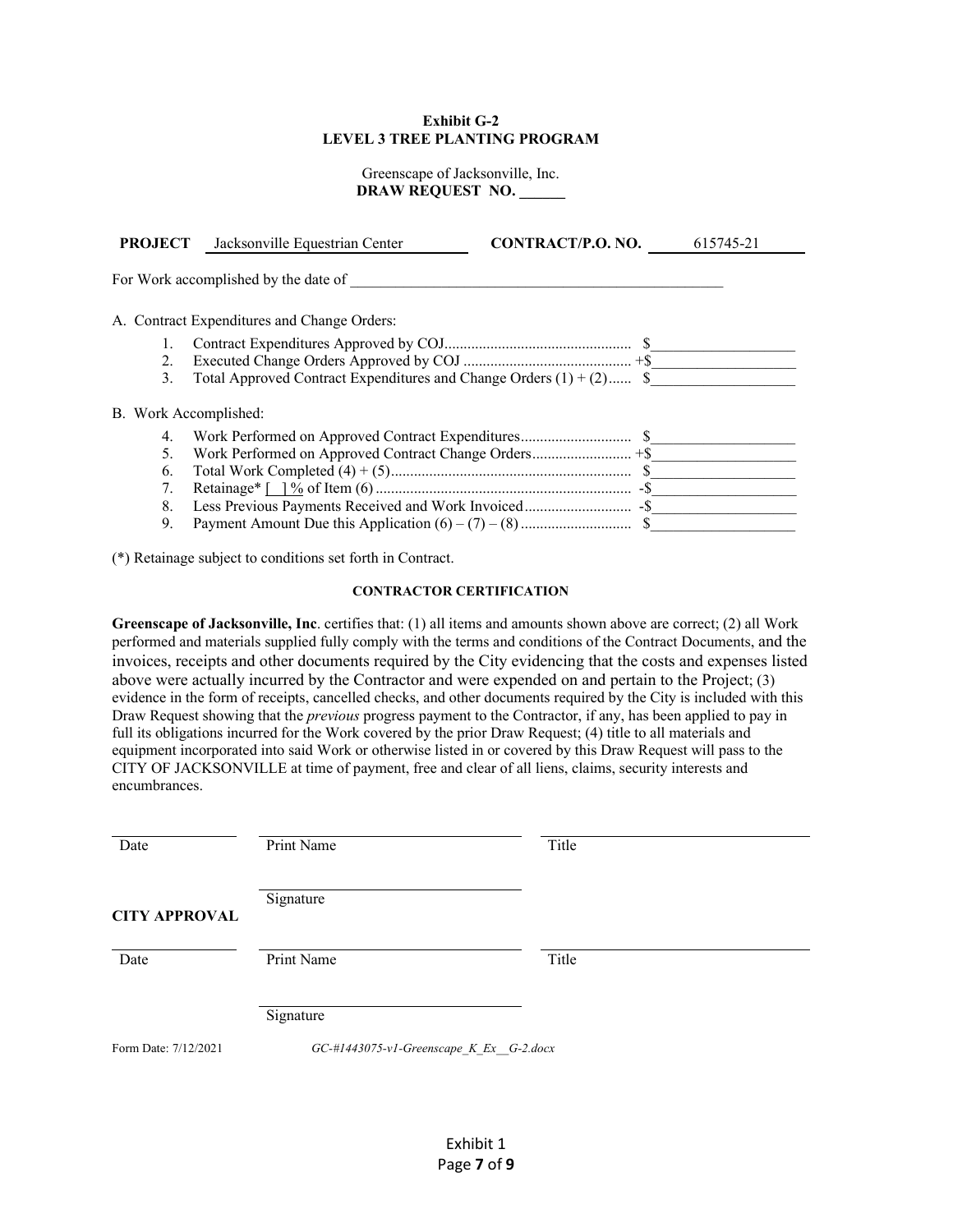# **LEVEL 3 TREE PLANTING PROGRAM QUANTITIES FOR PARTIAL PAYMENT (Draw Request Form Attachment)**

| <b>PROJECT NAME:</b>  |  | Jacksonville Equestrian Center          |                    | DATE |  |
|-----------------------|--|-----------------------------------------|--------------------|------|--|
| LOCATION:             |  |                                         |                    |      |  |
| CONTRACT/P.O. NUMBER: |  | 615745-21                               | <b>BID NUMBER:</b> |      |  |
| PAY REQUEST NUMBER:   |  | FROM:                                   |                    | TO:  |  |
| CONTRACTOR:           |  | <b>Greenscape of Jacksonville, Inc.</b> |                    |      |  |

ADDRESS:

| N <sub>0</sub>   | <b>Description</b>                                                                    |  | Prj/<br>Contract<br>Amount (\$)<br>(a) | Value of<br>Completed<br>Work To<br>Date (\$)<br>(b) | $\frac{0}{0}$<br>Complete<br>of<br>Contract<br><b>Amount</b><br>(c) | Value of<br>Work<br>Remaining<br><b>(\$)</b><br>(d) |
|------------------|---------------------------------------------------------------------------------------|--|----------------------------------------|------------------------------------------------------|---------------------------------------------------------------------|-----------------------------------------------------|
| 1                | <b>Project Administration Services (PA)</b>                                           |  |                                        |                                                      |                                                                     |                                                     |
| $\mathbf{2}$     | <b>Approved PA Services Change Orders</b>                                             |  |                                        |                                                      |                                                                     |                                                     |
| 3                | Total PA Services $(3a = 1+2)$                                                        |  |                                        |                                                      | $\frac{0}{0}$                                                       |                                                     |
| 4                | Professional Services - Design, Bid Documents &<br><b>Construction Oversight (PS)</b> |  |                                        |                                                      |                                                                     |                                                     |
| 5                | <b>Approved PS Change Orders</b>                                                      |  |                                        |                                                      |                                                                     |                                                     |
| 6                | Total PS $(6a = 4+5)$                                                                 |  |                                        |                                                      | $\frac{0}{0}$                                                       |                                                     |
| 7                | Landscape Construction & Maintenance (LCM)<br><b>Award Amount</b>                     |  |                                        |                                                      |                                                                     |                                                     |
| 8                | <b>LCM Approved Change Orders</b>                                                     |  |                                        |                                                      |                                                                     |                                                     |
| $\boldsymbol{9}$ | Total Approved LCM Contract Amount (7+8)                                              |  |                                        |                                                      |                                                                     |                                                     |
| 10               | Landscape Construction (10a = $80\%$ of 9)                                            |  |                                        |                                                      | $\frac{0}{0}$                                                       |                                                     |
| 11               | Landscape Maintenance (9-10a)                                                         |  |                                        |                                                      | $\frac{0}{0}$                                                       |                                                     |
| 12               | Total Prj. Contract Amount Approved by COJ (3a+6a+10a+11a)                            |  |                                        |                                                      |                                                                     |                                                     |
| 13               | Total Value of Completed Work (3b+6b+10b+11b)                                         |  |                                        |                                                      |                                                                     |                                                     |
| 14               | Percent Complete (13b/12a)                                                            |  |                                        |                                                      | $\frac{0}{0}$                                                       |                                                     |
| 15               | Total Value of Contracted Work Remaining (3d+6d+10d+11d)                              |  |                                        |                                                      |                                                                     |                                                     |
| 16               | <b>Total Project Funding by COJ (See COJ Contract)</b>                                |  |                                        |                                                      |                                                                     |                                                     |
| 17               | <b>Current Contract Amount Approved By COJ (12a)</b>                                  |  |                                        |                                                      |                                                                     |                                                     |
| 18               | <b>Project Funding Remaining (16a-17a)</b>                                            |  |                                        |                                                      |                                                                     |                                                     |